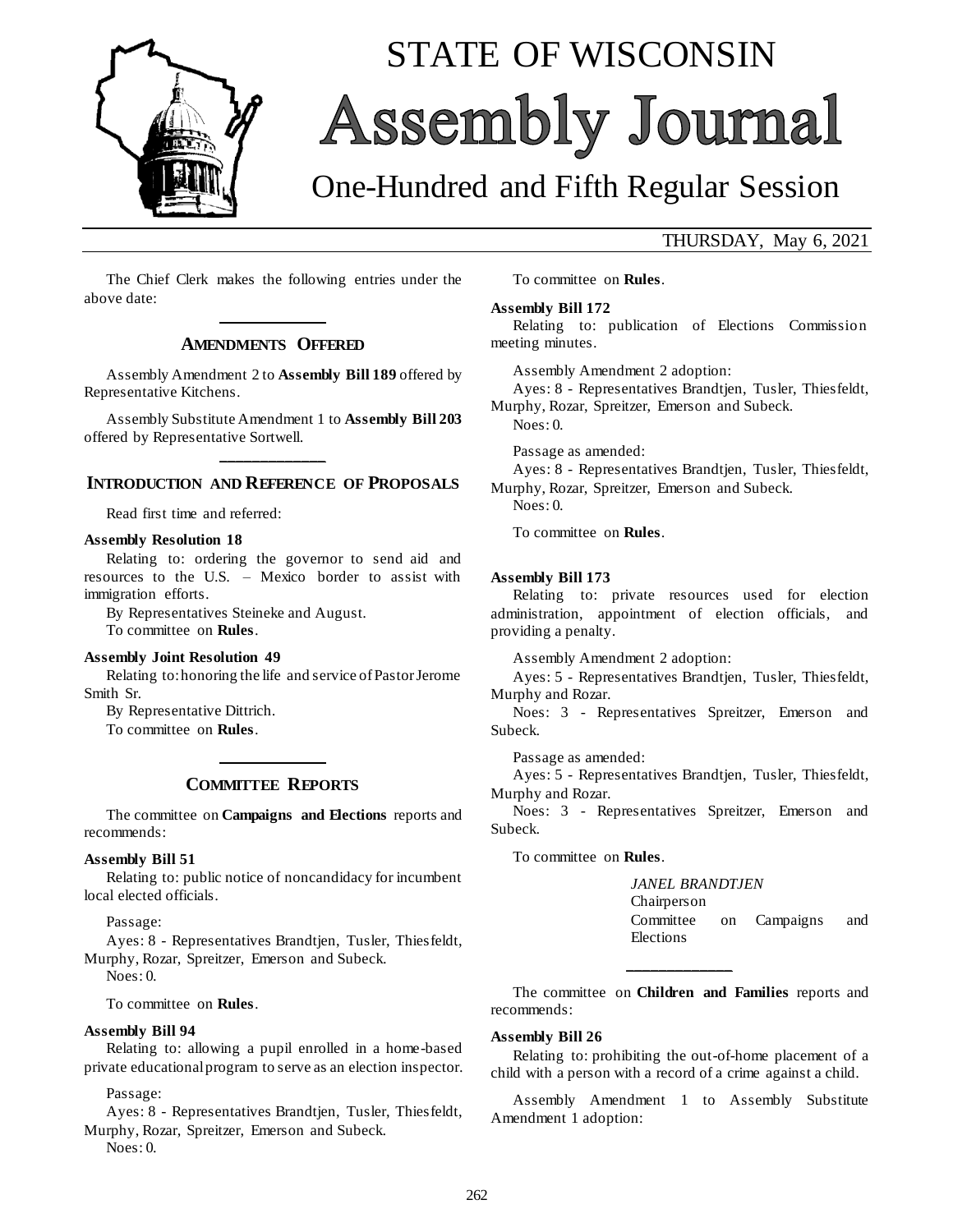Ayes: 12 - Representatives Snyder, Ramthun, Kerkman, Vorpagel, Pronschinske, Gundrum, James, Dittrich, Billings , Bowen, Snodgrass and Vining.

Noes: 0.

Assembly Substitute Amendment 1 adoption:

Ayes: 12 - Representatives Snyder, Ramthun, Kerkman, Vorpagel, Pronschinske, Gundrum, James, Dittrich, Billings , Bowen, Snodgrass and Vining.

Noes: 0.

Passage as amended:

Ayes: 12 - Representatives Snyder, Ramthun, Kerkman, Vorpagel, Pronschinske, Gundrum, James, Dittrich, Billings , Bowen, Snodgrass and Vining.

Noes: 0.

To committee on **Rules**.

#### **Assembly Bill 138**

Relating to: a disclaimer of parental rights and payments allowed in connection with an adoption.

Assembly Amendment 1 adoption:

Ayes: 12 - Representatives Snyder, Ramthun, Kerkman, Vorpagel, Pronschinske, Gundrum, James, Dittrich, Billings , Bowen, Snodgrass and Vining.

Noes: 0.

Passage as amended:

Ayes: 8 - Representatives Snyder, Ramthun, Kerkman, Vorpagel, Pronschinske, Gundrum, James and Dittrich.

Noes: 4 - Representatives Billings, Bowen, Snodgrass and Vining.

To committee on **Rules**.

#### **Assembly Bill 142**

Relating to: immunity from liability resulting from good faith actions under the child abuse and neglect reporting law.

#### Passage:

Ayes: 12 - Representatives Snyder, Ramthun, Kerkman, Vorpagel, Pronschinske, Gundrum, James, Dittrich, Billings , Bowen, Snodgrass and Vining.

Noes: 0.

To committee on **Rules**.

#### **Assembly Bill 143**

Relating to: qualified residential treatment programs and granting rule-making authority.

Passage:

Ayes: 12 - Representatives Snyder, Ramthun, Kerkman, Vorpagel, Pronschinske, Gundrum, James, Dittrich, Billings , Bowen, Snodgrass and Vining.

**\_\_\_\_\_\_\_\_\_\_\_\_\_**

Noes: 0.

To committee on **Rules**.

*PATRICK SNYDER* Chairperson Committee on Children and Families

The committee on **Constitution and Ethics** reports and recommends:

#### **Assembly Joint Resolution 9**

Relating to: Convention of the States for one or more Constitutional amendments restraining abuses of power by the federal government.

Assembly Amendment 1 adoption:

Ayes: 5 - Representatives Wichgers, Thiesfeldt, Allen, Ramthun and Magnafici.

Noes: 4 - Representatives Murphy, Hebl, Cabrera and Pope.

Adoption as amended:

Ayes: 5 - Representatives Wichgers, Thiesfeldt, Allen, Ramthun and Magnafici.

Noes: 4 - Representatives Murphy, Hebl, Cabrera and Pope.

To committee on **Rules**.

*CHUCK WICHGERS* Chairperson Committee on Constitution and Ethics

The committee on **Local Government** reports and recommends:

**\_\_\_\_\_\_\_\_\_\_\_\_\_**

#### **Assembly Bill 47**

Relating to: qualification of newspapers to receive compensation for publication of legal notices and requirements relating to publication.

Assembly Amendment 1 adoption:

Ayes: 6 - Representatives Novak, Gundrum, Skowronski, Brooks, Spreitzer and Conley.

Noes: 0.

Passage as amended:

Ayes: 7 - Representatives Novak, Gundrum, Skowronski, Brooks, Spreitzer, Baldeh and Conley.

Noes: 0.

To committee on **Rules**.

*TODD NOVAK* Chairperson Committee on Local Government

The committee on **Rural Development** reports and recommends:

**\_\_\_\_\_\_\_\_\_\_\_\_\_**

#### **Assembly Bill 155**

Relating to: inspections of recreational and educational camps.

Passage:

Ayes: 13 - Representatives VanderMeer, Moses, Edming, Novak, Oldenburg, Armstrong, Callahan, Summerfield, Vruwink, Considine, Hong, B. Meyers and Milroy. Noes: 0.

To committee on **Rules**.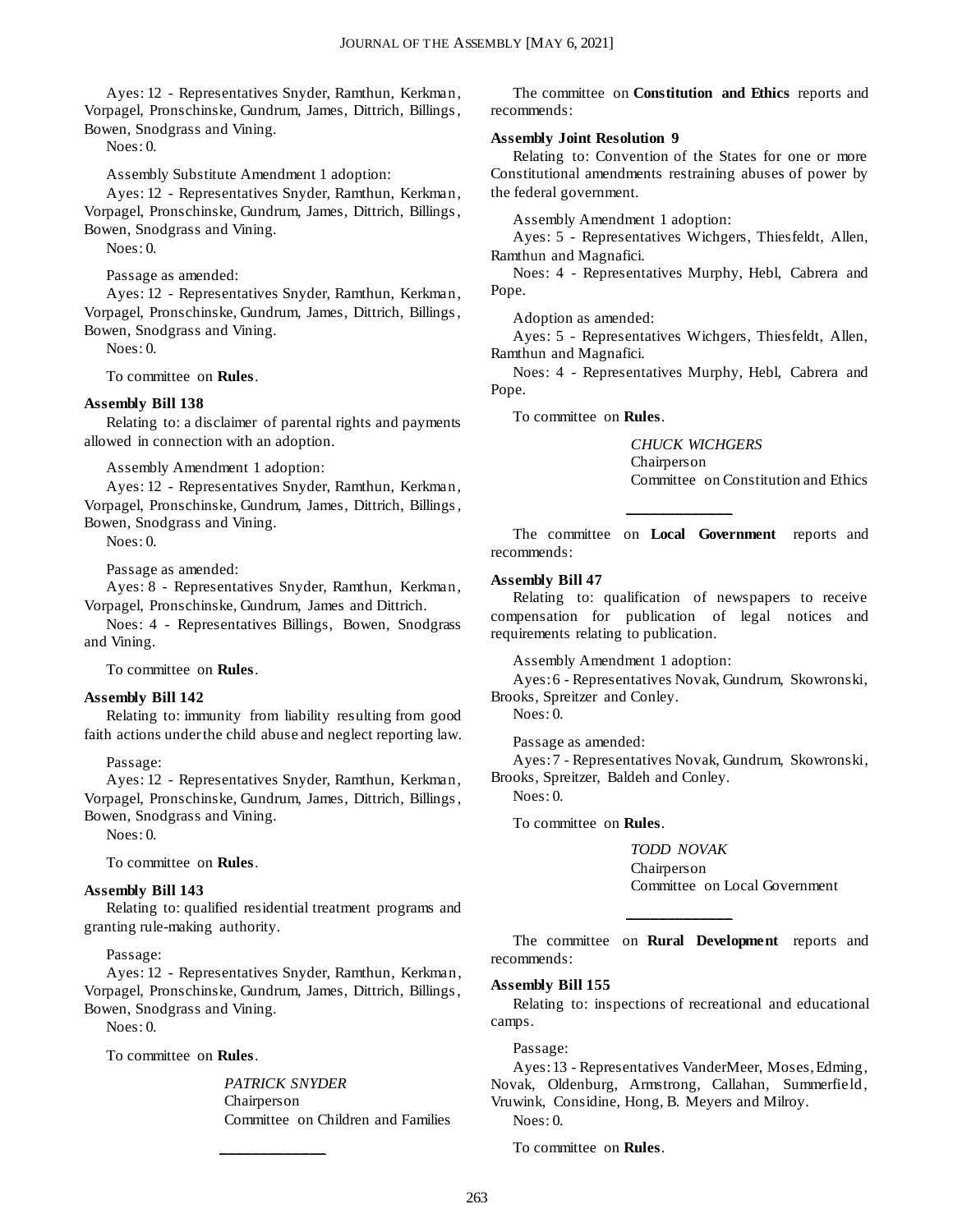#### **Assembly Bill 159**

Relating to: temporary practice by physicians at camps, providing an exemption from emergency rule procedures, and granting rule-making authority.

Assembly Amendment 1 adoption:

Ayes: 13 - Representatives VanderMeer, Moses, Edming, Novak, Oldenburg, Armstrong, Callahan, Summerfield, Vruwink, Considine, Hong, B. Meyers and Milroy. Noes: 0.

Assembly Amendment 2 adoption:

Ayes: 13 - Representatives VanderMeer, Moses, Edming, Novak, Oldenburg, Armstrong, Callahan, Summerfield, Vruwink, Considine, Hong, B. Meyers and Milroy.

Noes: 0.

Passage as amended:

Ayes: 13 - Representatives VanderMeer, Moses, Edming, Novak, Oldenburg, Armstrong, Callahan, Summerfield, Vruwink, Considine, Hong, B. Meyers and Milroy.

 $N$ oes: 0.

To committee on **Rules**.

#### **Assembly Bill 166**

Relating to: temporary practice by registered nurses at camps, providing an exemption from emergency rule procedures, and granting rule-making authority.

Assembly Amendment 1 adoption:

Ayes: 13 - Representatives VanderMeer, Moses, Edming, Novak, Oldenburg, Armstrong, Callahan, Summerfield, Vruwink, Considine, Hong, B. Meyers and Milroy. Noes: 0.

Assembly Amendment 2 adoption:

Ayes: 13 - Representatives VanderMeer, Moses, Edming, Novak, Oldenburg, Armstrong, Callahan, Summerfield, Vruwink, Considine, Hong, B. Meyers and Milroy.

Noes: 0.

Passage as amended:

Ayes: 13 - Representatives VanderMeer, Moses, Edming, Novak, Oldenburg, Armstrong, Callahan, Summerfield, Vruwink, Considine, Hong, B. Meyers and Milroy. Noes: 0.

To committee on **Rules**.

*NANCY VANDERMEER* Chairperson Committee on Rural Development

The committee on **State Affairs** reports and recommends:

**\_\_\_\_\_\_\_\_\_\_\_\_\_**

#### **Assembly Bill 171**

Relating to: paddlewheel raffles.

Passage:

Ayes: 8 - Representatives Swearingen, Vorpagel, Kuglitsch, Tauchen, Summerfield, Knodl, Brooks and Schraa.

Noes: 4 - Representatives Sinicki, McGuire, Ohnstad and Pope.

To committee on **Rules**.

#### **Assembly Bill 226**

Relating to: playing or singing the national anthem at certain sporting events.

#### Passage:

Ayes: 12 - Representatives Swearingen, Vorpagel, Kuglitsch, Tauchen, Summerfield, Knodl, Brooks, Schraa, Sinicki, McGuire, Ohnstad and Pope.

Noes: 0.

To committee on **Rules**.

#### **Assembly Bill 231**

Relating to: the issuance by the Department of Revenue of retail alcohol beverage permits for motor vehicle racetrack grounds and authorizing caterers to make retail sales of alcohol beverages on racetrack grounds.

#### Passage:

Ayes: 11 - Representatives Swearingen, Vorpagel, Kuglitsch, Tauchen, Summerfield, Knodl, Brooks, Schraa, Sinicki, McGuire and Ohnstad.

Noes: 1 - Representative Pope.

To committee on **Rules**.

#### **Assembly Bill 277**

Relating to: sales of alcohol beverages at the state fair park.

Assembly Substitute Amendment 1 adoption:

Ayes: 9 - Representatives Swearingen, Vorpagel, Kuglitsch, Tauchen, Summerfield, Schraa, McGuire, Ohnstad and Pope.

Noes: 0.

Passage as amended:

Ayes: 9 - Representatives Swearingen, Vorpagel, Kuglitsch, Tauchen, Summerfield, Schraa, McGuire, Ohnstad and Pope. Noes: 0.

To committee on **Rules**.

*ROB SWEARINGEN* Chairperson Committee on State Affairs

The committee on **Veterans and Military Affairs** reports and recommends:

**\_\_\_\_\_\_\_\_\_\_\_\_\_**

#### **Assembly Bill 154**

Relating to: creating Hmong-Lao Veterans Day.

Passage:

Ayes: 11 - Representatives Skowronski, VanderMeer, Tittl, Allen, James, Summerfield, Petryk, Riemer, Hesselbein, Milroy and Sinicki.

Noes: 0.

To committee on **Rules**.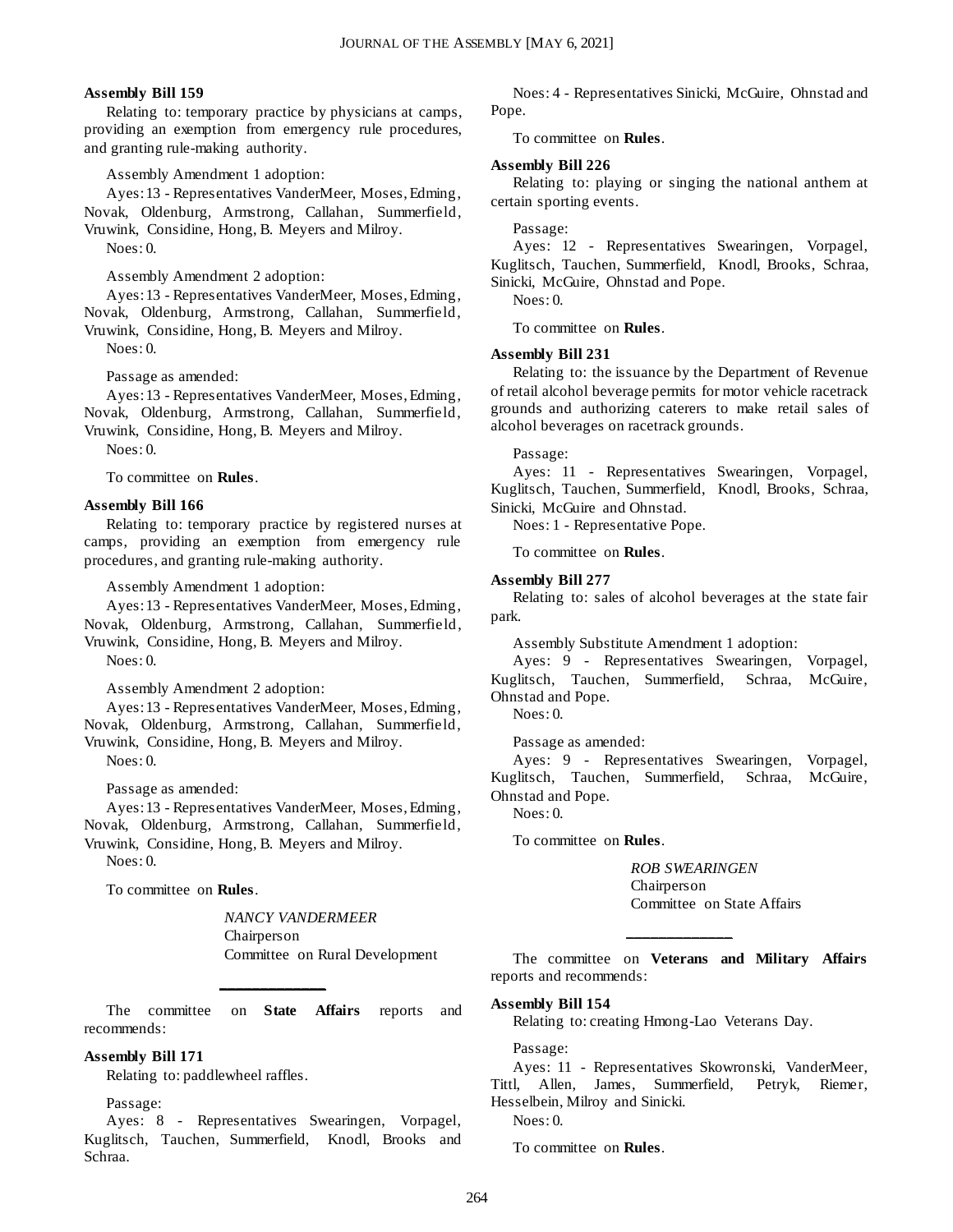*KEN SKOWRONSKI*

Chairperson Committee on Veterans and Military Affairs

### **ACTION ON THE SENATE MESSAGE**

**\_\_\_\_\_\_\_\_\_\_\_\_\_**

#### **Senate Joint Resolution 21**

Relating to: honoring Wisconsinites who fought in the Polish January Insurrection of 1863.

By Senators Feyen, Bewley and Wanggaard; cosponsored by Representatives Skowronski, Horlacher, Sinicki, Vruwink and Wichgers.

To committee on **Rules**.

#### **Senate Joint Resolution 22**

Relating to: proclaiming April as Child Abuse and Neglect Prevention Month in Wisconsin.

By Senators Jacque, Johnson, Agard, Ballweg, Bewley, Carpenter, Cowles, Darling, Erpenbach, Larson, Pfaff, Ringhand, Roys and Wirch; cosponsored by Representatives Billings, Snyder, Bowen, Cabral-Guevara, Cabrera, Dittrich, Drake, Edming, Emerson, Hebl, Hesselbein, Hong, Horlacher, Kerkman, Kitchens, B. Meyers, Milroy, Moses, Murphy, Mursau, Novak, Ohnstad, Ramthun, S. Rodriguez, Rozar, Schraa, Shankland, Shelton, Sinicki, Skowronski, Snodgrass, Spreitzer, Stubbs, Subeck, Tusler, Vining and Vruwink.

To committee on **Rules**.

#### **Senate Joint Resolution 24**

Relating to: congratulating the University of Wisconsin-Madison women's hockey team for winning the 2021 NCAA Division I National Championship title.

By Senators Roys, L. Taylor, Carpenter, Feyen, Marklein, Bernier, Bewley, Jacque, Ballweg and Ringhand; cosponsored by Representatives Hong, Subeck, Stubbs, Sinicki, S. Rodriguez, Cabrera, Bowen, Hesselbein, Drake, Emerson, Hintz, Vruwink, Milroy, Hebl, Shelton, Tauchen, Shankland, Anderson, Conley, Snodgrass, Mursau, Spreitzer, Brandtjen, Murphy and Thiesfeldt.

To committee on **Rules**.

#### **Senate Joint Resolution 25**

Relating to: proclaiming April 2021 as Donate Life Month in the state of Wisconsin.

By Senators Darling, Ballweg, Agard, Bewley, Carpenter, Cowles, Jacque, Marklein, Ringhand, Roys and L. Taylor; cosponsored by Representatives Novak, Bowen, Dittrich, Gundrum, Jagler, Magnafici, Milroy, Murphy, Rozar, Shankland, Sinicki, Spiros, Tauchen, Thiesfeldt, Tittl, Vorpagel, Vruwink, Edming, Neylon and Subeck.

To committee on **Rules**.

#### **Senate Joint Resolution 26**

Relating to: proclaiming April 28, 2021, as Workers' Memorial Day in Wisconsin.

By Senators Nass, Wirch, Bewley, Carpenter, Johnson, Larson, Roys, Smith, Marklein, Ringhand, Agard, Jacque, L. Taylor, Cowles, Erpenbach and Pfaff; cosponsored by Representatives Sinicki, Edming, Milroy, Cabrera, Mursau, Brostoff, Vruwink, Cabral-Guevara, Ohnstad, Thiesfeldt, Drake, Hebl, Horlacher, Kitchens, Ortiz-Velez, Doyle, Neubauer, Hesselbein, Shelton, Petryk, Anderson, Bowen, Shankland, Moore Omokunde, Spreitzer, S. Rodriguez, Rozar, Conley, Emerson, Vining, Billings, Snodgrass, B. Meyers, Wittke, Spiros, Armstrong, VanderMeer, Considine, Riemer and Subeck.

To committee on **Rules**.

#### **Senate Bill 17**

Relating to: increased penalties for crimes against elder persons; restraining orders for elder persons; freezing assets of a defendant charged with financial exploitation of an elder person; sexual assault of an elder person; physical abus e of an elder person; and providing a penalty.

By Senators Testin, Carpenter, Ballweg, Felzkows ki, Feyen, Nass and L. Taylor; cosponsored by Representatives Macco, Wittke, Armstrong, Callahan, Dittrich, Edming, Horlacher, Kerkman, Kuglitsch, Magnafici, Milroy, Petryk, Snyder, Steffen, Summerfield, Zimmerman, Ramthun, Skowronski and James.

To committee on **Rules**.

#### **Senate Bill 24**

Relating to: prohibiting the out-of-home placement of a child with a person with a record of a crime against a child.

By Senators Jacque, Nass, Carpenter and Cowles; cosponsored by Representatives Tittl, Murphy, Callahan, Dittrich, Drake, Gundrum, Rozar, Wichgers and Subeck.

To committee on **Rules**.

#### **Senate Bill 46**

Relating to: the presumption of riparian rights on navigable waterways and required real estate disclosures.

By Senators Stafsholt, Testin, Bewley, Cowles, Felzkowski, Marklein, Nass, Stroebel and Wanggaard; cosponsored by Representatives Brooks, Murphy, Callahan, Dittrich, Edming, Knodl, Krug, Kuglitsch, Magnafici, Moses, Plumer, Rozar, Sanfelippo, Tauchen, Wichgers and Zimmerman.

To committee on **Rules**.

#### **Senate Bill 52**

Relating to: public notice of noncandidacy for incumbent local elected officials.

By Senators Stroebel, Felzkowski and Marklein; cosponsored by Representatives Ramthun, Brooks, Cabrera, Dittrich, Gundrum, Knodl, Kuglitsch, Magnafici, Moses, Rozar, Steffen and Wichgers.

To committee on **Rules**.

#### **Senate Bill 102**

Relating to: allowing a pupil enrolled in a home-based private educational program to serve as an election inspector.

By Senators Bernier, Ballweg, Stroebel and Marklein; cosponsored by Representatives James, Allen, Armstrong, Brandtjen, Brooks, Dittrich, Duchow, Edming, Gundrum, Knodl, Krug, Magnafici, Moses, Murphy, Petryk, Ramthun, Rozar, Sortwell and Tusler.

To committee on **Rules**.